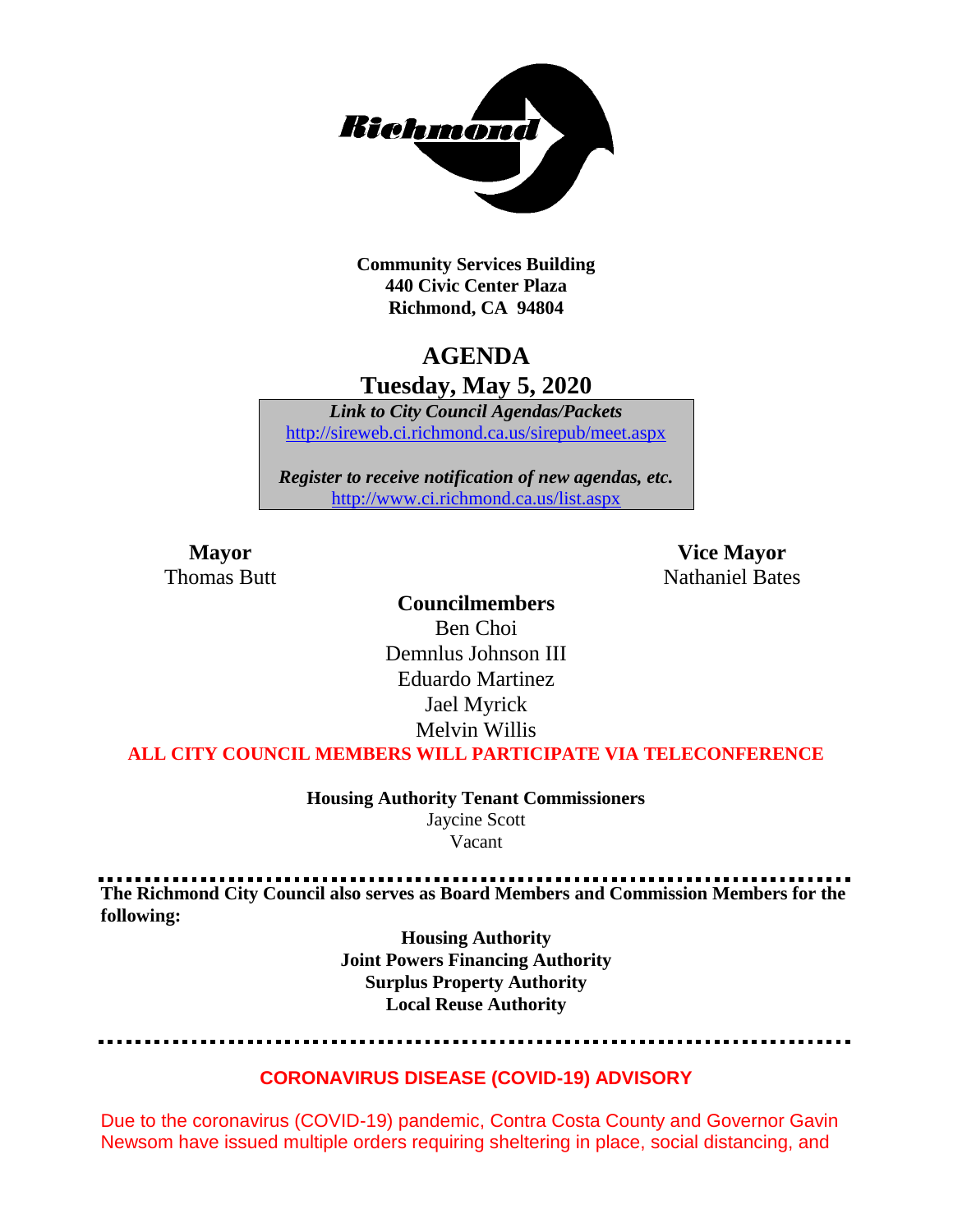reduction of person-to-person contact. (See, for example, March 31, 2020 County Order extending the shelter-in-place order until May 3, 2020 & March 19, 2020 statewide shelterin-place order.) Accordingly, Governor Gavin Newsom has issued executive orders that allow cities to hold public meetings via teleconferencing (Executive Order N-29-20). Both **<https://www.coronavirus.cchealth.org/>** and

**<http://www.ci.richmond.ca.us/3914/Richmond-Coronavirus-Info>** provide updated coronavirus information.

DUE TO THE SHELTER IN PLACE ORDERS, attendance at the City of Richmond City Council meeting will be limited to Council members, essential City of Richmond staff, and members of the news media. Public comment will be confined to items appearing on the agenda and will be limited to the methods provided below. Consistent with Executive Order N-29-20, this meeting will utilize teleconferencing only. The following provides information on how the public can participate in this meeting.

# **How to watch the meeting from home:**

- 1. KCRT Comcast Channel 28 or AT&T Uverse Channel 99
- 2. Livestream online at<http://www.ci.richmond.ca.us/3178/KCRT-Live>

# **Public comments may be submitted in multiple ways:**

- 1. Via email to [cityclerkdept@ci.richmond.ca.us](mailto:cityclerkdept@ci.richmond.ca.us) by  $3:00$  p.m. or during the meeting as set forth below. Email must contain in the subject line **public comments – not on the agenda** or **public comments – agenda item #.**
- 2. Via mail received by 3:00 p.m. sent to 450 Civic Center Plaza, 3rd Floor, Office of the Clerk, Richmond, CA 94804.
- 3. Via eComment. To leave a comment, click eComment on the City's Meeting & Agenda Center webpage at [https://richmond.granicusideas.com/meetings,](https://richmond.granicusideas.com/meetings) select the item you wish to comment on and submit your written comment. The comment period will begin after the agenda is published and will close at 3:00 p.m. the day of the meeting.
- 4. Via Telephone. If you would like to give your public comment via telephone, please email your telephone number with area code to [cityclerkdept@ci.richmond.ca.us](mailto:cityclerkdept@ci.richmond.ca.us) during the public comment period. You will be called during the public comment period and you will be given the opportunity to verbally submit public comment (not to exceed the allotted time – one, two or three minutes – for such comments as provided below).

The City cannot guarantee that its network and/or the site will be uninterrupted. To ensure that the City Council receives your comments, you are strongly encouraged to submit your comments in writing in advance of the meeting.

For future meetings, the City is working on additional ways for the public to submit comments.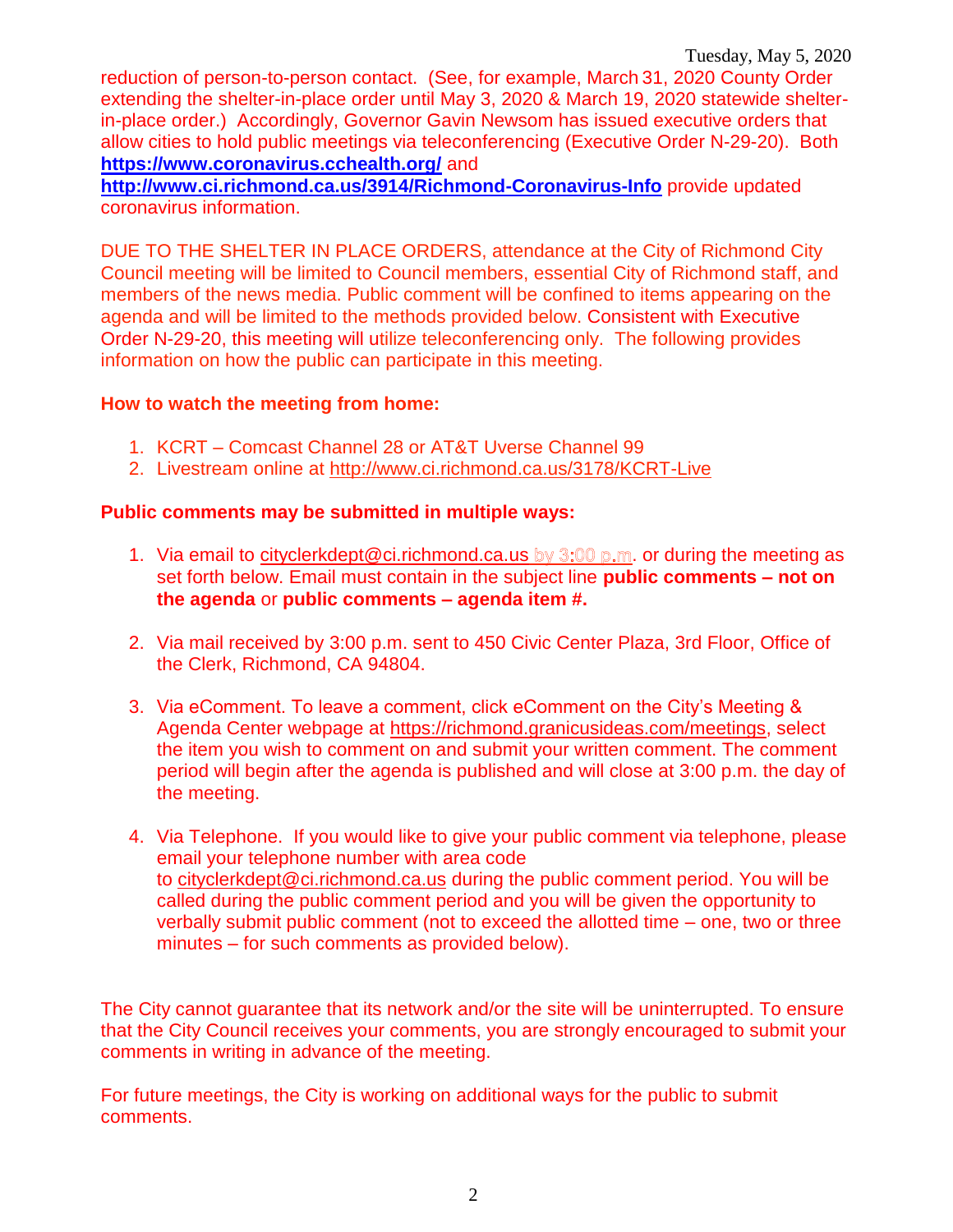# **Comments received by 3:00 p.m. during the day of the meeting will be handled as follows:**

Comments received via eComment will be exported into a report, distributed to the City Council and staff and published on the City's Meeting & Agenda Center under Documents Received After Published Agenda.

All email and mail comments received **by 3:00 p.m. the day of the meeting** will be provided to the City Council via e-mail or report.

# **Comments received via email or telephone during the meeting (after the meeting is called to order) will be handled as follows:**

Comments received via email during the meeting and up until the public comment period on the relevant agenda item is closed, will be read into the record and will be limited to a maximum of one to two minutes, depending on the number of commenters, as more fully described in the City Council meeting procedures below. For public hearing items, the time will be limited to a maximum of three minutes. The Clerk will stop reading comments into the record after the allotted time for such comments.

Comments received by telephone during the public comment period shall not exceed the allotted time – one, two or three minutes – for such comments as provided above.

#### **Record of all public comments:**

All public comments will be considered a public record, put into the official meeting record, and considered before Council action. All public comments will be available after the meeting as supplemental materials and will be posted as an attachment to the meeting minutes when the minutes are posted.

# **Procedures for Removing Consent Calendar Items from the Consent Calendar**

Councilmembers and members of the public who wish to remove an item from the consent calendar must comply with the following procedures in order to remove an item from the consent calendar:

- 1. Telephone or email a City staff member who has knowledge of the subject matter by 2:00 p.m. on the day of meeting.
- 2. Inform the City Clerk's Office by email at [cityclerkdept@ci.richmond.ca.us](mailto:cityclerkdept@ci.richmond.ca.us) or by phone at 510-620-6513, ext. 9, by 3:00 p.m. that they discussed the matter with staff with knowledge of the subject matter and that such Councilmember or member of the public, nonetheless, desires the item to be removed from the consent calendar for discussion.

Staff will be informed by the City Clerk's Office as soon as reasonably practicable after notice of the request to remove the item from the consent calendar. Staff may attend the meeting remotely.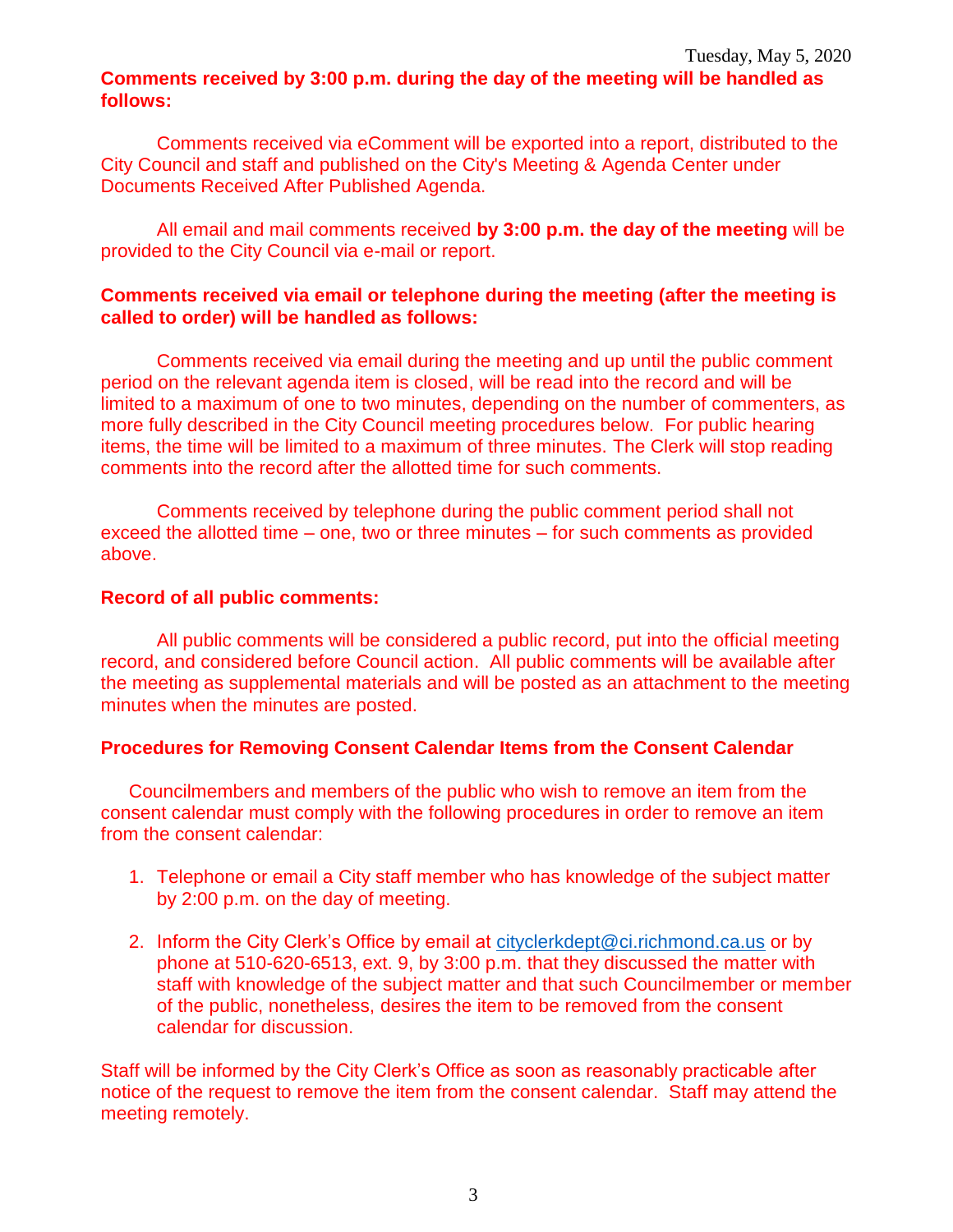#### **Accessibility for Individuals with Disabilities**

Upon request, the City will provide for written agenda materials in appropriate alternative formats, or disability-related modification or accommodation, including auxiliary aids or services and sign language interpreters, to enable individuals with disabilities to participate in and provide comments at/related to public meetings. Please submit a request, including your name, phone number and/or email address, and a description of the modification, accommodation, auxiliary aid, service or alternative format requested at least two days before the meeting. Requests should be emailed to [cityclerkdept@ci.richmond.ca.us](mailto:cityclerkdept@ci.richmond.ca.us) or submitted by phone at 510-620-6513, ext. 9, or 510-620-6509. Requests made by mail to City Clerk's Office, City Council meeting, 450 Civic Center Plaza, Richmond, CA 94804 must be received at least two days before the meeting. Requests will be granted whenever possible and resolved in favor of accessibility.

# **Effect of Advisory on In-person public participation**

During the pendency of the Executive Order N-29-20, the language in this Advisory portion of the agenda supersedes any language below in the meeting procedures contemplating in-person public comment.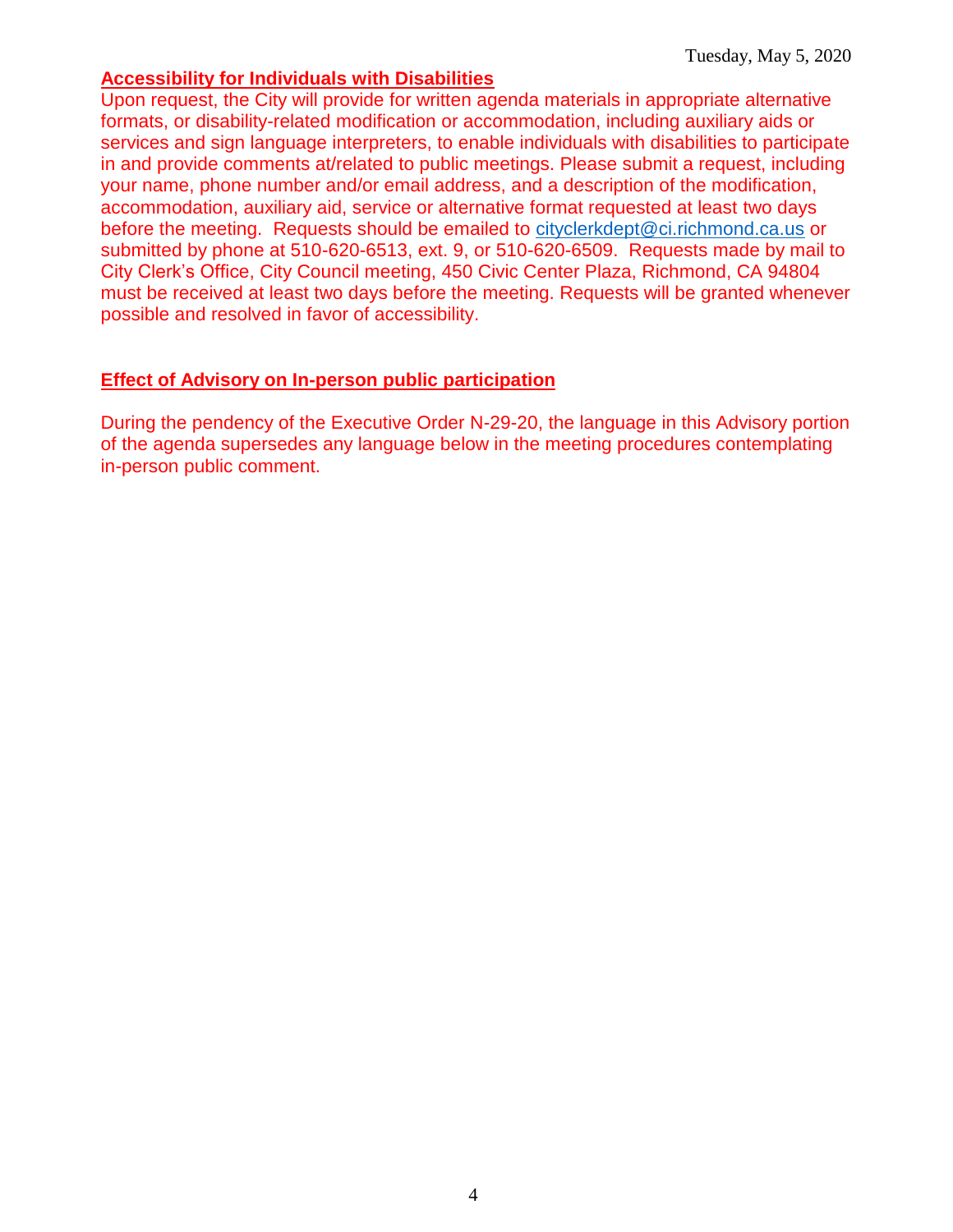# **MEETING PROCEDURES**

The City of Richmond encourages community participation at its City Council meetings and has established procedures that are intended to accommodate public input in a timely and time-sensitive way. As a courtesy to all members of the public who wish to participate in City Council meetings, please observe the following procedures:

**PUBLIC COMMENT ON AGENDA ITEMS:** Anyone who desires to address the City Council on items appearing on the agenda must complete and file a pink speaker's card with the City Clerk **prior** to the City Council's consideration of the item. Once the City Clerk has announced the item, no person shall be permitted to speak on the item other than those persons who have submitted their names to the City Clerk. Your name will be called when the item is announced for discussion. **Each speaker will be allowed up to TWO (2) MINUTES to address the City Council on NON-PUBLIC HEARING items listed on the agenda. Speakers are allowed up to THREE (3) minutes on PUBLIC HEARING items.**

**OPEN FORUM FOR PUBLIC COMMENT:** Individuals who would like to address the City Council on matters not listed on the agenda or on items remaining on the consent calendar may do so under Open Forum. All speakers must complete and file a pink speaker's card with the City Clerk **prior** to the commencement of Open Forum. The amount of time allotted to individual speakers shall be determined based on the number of persons requesting to speak during this item. **The time allocation for each speaker will be as follows:** 15 or fewer speakers, a maximum of 2 minutes; 16 to 24 speakers, a maximum of 1 and one-half minutes; and 25 or more speakers, a maximum of 1 minute.

# **SPEAKERS ARE REQUESTED TO OCCUPY THE RESERVED SEATS IN THE FRONT ROW BEHIND THE SPEAKER'S PODIUM AS THEIR NAME IS ANNOUNCED BY THE CITY CLERK.**

**CONSENT CALENDAR:** Consent Calendar items are considered routine and will be enacted, approved or adopted by one motion unless a request for removal for discussion or explanation is received from the audience or the City Council. A member of the audience requesting to remove an item from the consent calendar that is sponsored by City staff must first complete a speaker's card and discuss the item with a City staff person who has knowledge of the subject material **prior** to filing the card with the City Clerk and **prior** to the City Council's consideration of Agenda Review. Councilmembers who request to remove an item from the consent calendar must do so during Agenda Review. An item removed from the Consent Calendar may be placed anywhere on the agenda following the City Council's agenda review.

**CONDUCT AT MEETINGS:** Richmond City Council meetings are limited public forums during which the City strives to provide an open, safe atmosphere and promote robust public debate. Members of the public, however, must comply with state law, as well as the City's laws and procedures and may not actually disrupt the orderly conduct of these meetings. The public, for example, may not shout or use amplifying devices, must submit comment cards and speak during their allotted time, may not create a physical disturbance, may not speak on matters unrelated to issues within the jurisdiction of the City Council or the agenda item at hand, and may not cause immediate threats to public safety.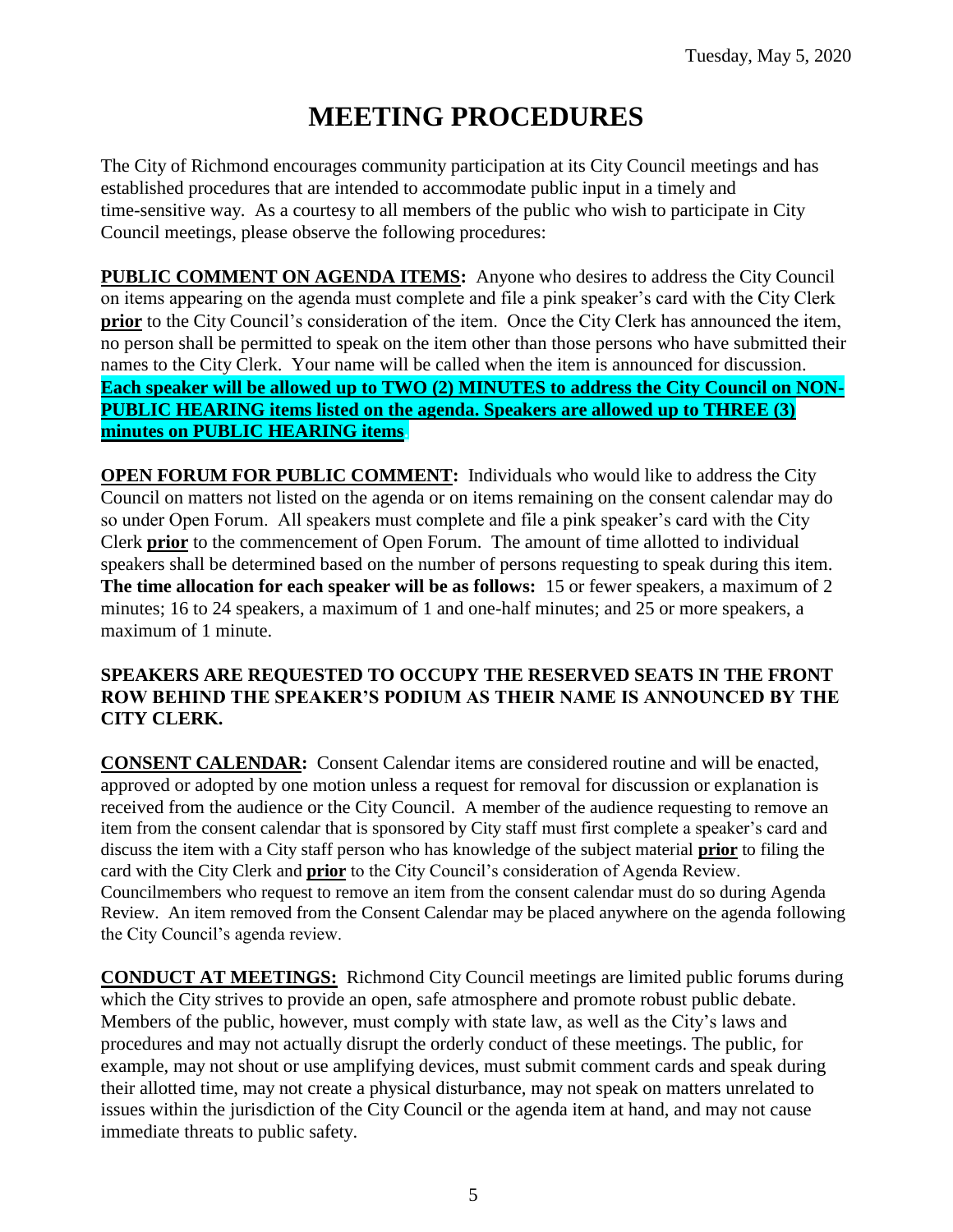**CITY HARASSMENT POLICY:** The City invites public comment and critique about its operations, including comment about the performance of its public officials and employees, at the public meetings of the City Council and boards and commissions. However, discriminatory or harassing comments about or in the presence of City employees, even comments by third parties, may create a hostile work environment, if severe or pervasive. The City prohibits harassment against an applicant, employee, or contractor on the basis of race, religious creed, color, national origin, ancestry, physical disability, medical condition, mental disability, marital status, sex (including pregnancy, childbirth, and related medical conditions), sexual orientation, gender identity, age or veteran status, or any other characteristic protected by federal, state or local law. In order to acknowledge the public's right to comment on City operations at public meetings, which could include comments that violate the City's harassment policy if such comments do not cause an actual disruption under the Council Rules and Procedures, while taking reasonable steps to protect City employees from discrimination and harassment, City Boards and Commissions shall adhere to the following procedures. If any person makes a harassing remark at a public meeting that violates the above City policy prohibiting harassment, the presiding officer of the meeting may, at the conclusion of the speaker's remarks and allotted time: (a) remind the public that the City's Policy Regarding Harassment of its Employees is contained in the written posted agenda; and (b) state that comments in violation of City policy are not condoned by the City and will play no role in City decisions. If any person makes a harassing remark at a public meeting that violates the above City policy, any City employee in the room who is offended by remarks violating the City's policy is excused from attendance at the meeting. No City employee is compelled to remain in attendance where it appears likely that speakers will make further harassing comments. If an employee leaves a City meeting for this reason, the presiding officer may send a designee to notify any offended employee who has left the meeting when those comments are likely concluded so that the employee may return to the meeting. The presiding officer may remind an employee or any council or board or commission member that he or she may leave the meeting if a remark violating the City's harassment policy is made. These procedures supplement the Council Rules and Procedures relating to disruption of orderly conduct at Council meetings.

Any law enforcement officer on duty or whose service is commanded by the presiding officer shall be Sergeant-at-Arms of the Council meetings. He/she, or they, shall carry out all orders and instructions given by the presiding officer for the purpose of maintaining order and decorum at the Council meetings (City Council Rules of Procedure and Order Section III F, RMC Section 2.12.030).

**\*\*\*\*\*\*\*\*\*\*\*\*\*\*\*\*\*\*\*\*\*\*\*\*\*\*\*\*\*\*\*\*\*\*\*\*\*\*\*\*\*\*\*\*\*\*\*\*\*\*\*\*\*\*\*\*\*\***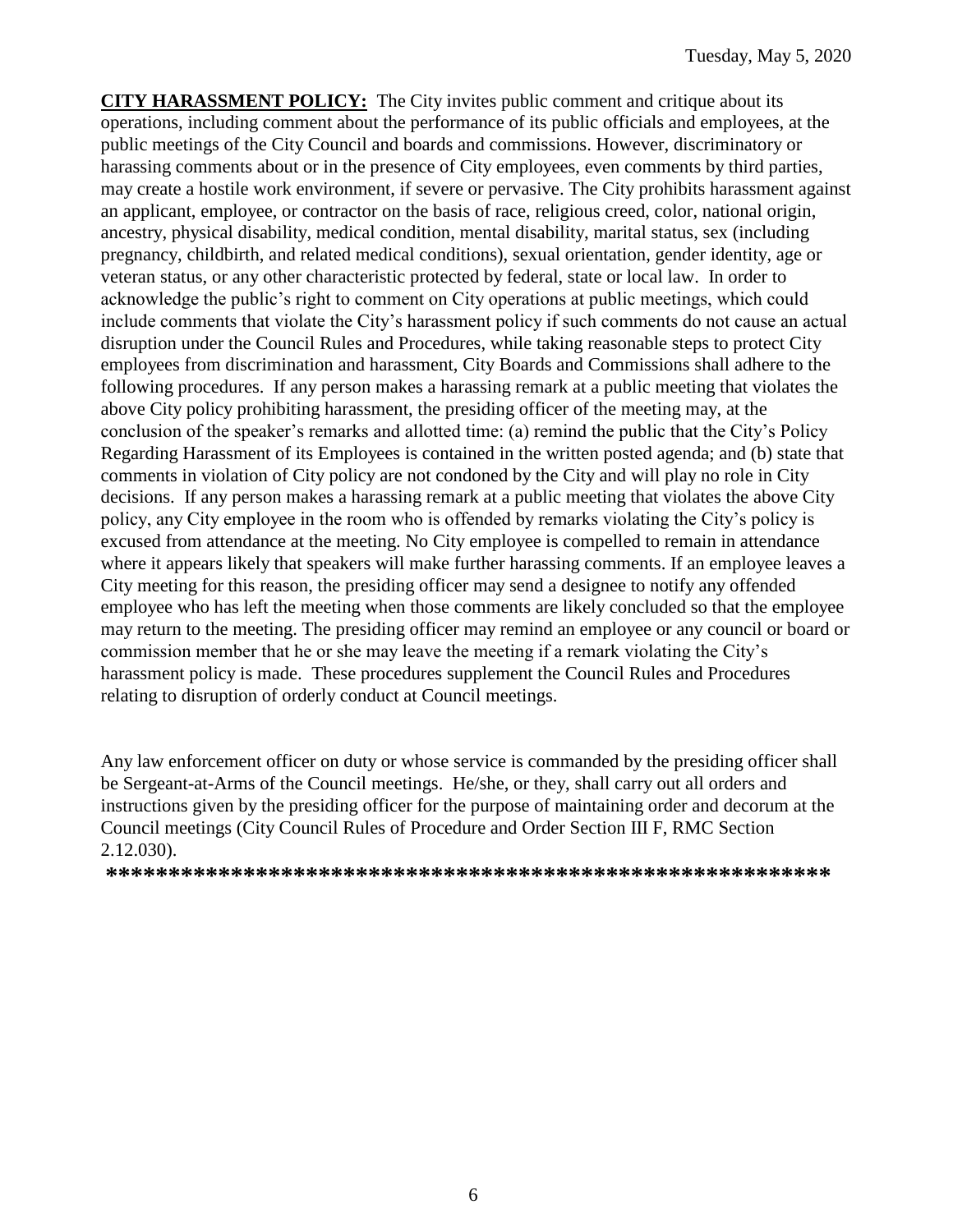# **OPEN SESSION TO HEAR PUBLIC COMMENT BEFORE CLOSED SESSION**

5:30 p.m.

# **A. ROLL CALL**

#### **B. PUBLIC COMMENT BEFORE CLOSED SESSION**

# **C. ADJOURN TO CLOSED SESSION**

# **CLOSED SESSION**

Shimada Room of the Community Services Building

#### **CITY COUNCIL**

CONFERENCE WITH LEGAL COUNSEL - ANTICIPATED LITIGATION (Significant exposure to litigation pursuant to paragraph (2) or (3) of Subdivision (d) [as applicable] of Government Code Section 54956.9):

One case. In light of the California Court of Appeals' decision in Fowler v. City of Lafayette, the City Attorney's Office is attaching to this agenda a Right to Sue letter regarding a complaint by Lisa Stephenson to the Department of Fair Employment and Housing. The Right to Sue letter is attached. This provides the existing facts and circumstances for going into closed session on this item pursuant to California Government Code Section 54956.9(d)(2).

CONFERENCE WITH REAL PROPERTY NEGOTIATOR (Government Code Section 54956.8):

Property: Port of Richmond (Terminal 3) Agency negotiators: Jim Matzorkis Negotiating party: Richmond Terminal 3 Partners (Bobby Winston, Orton Development and Tom Lockard) Under negotiations: Price and terms of payment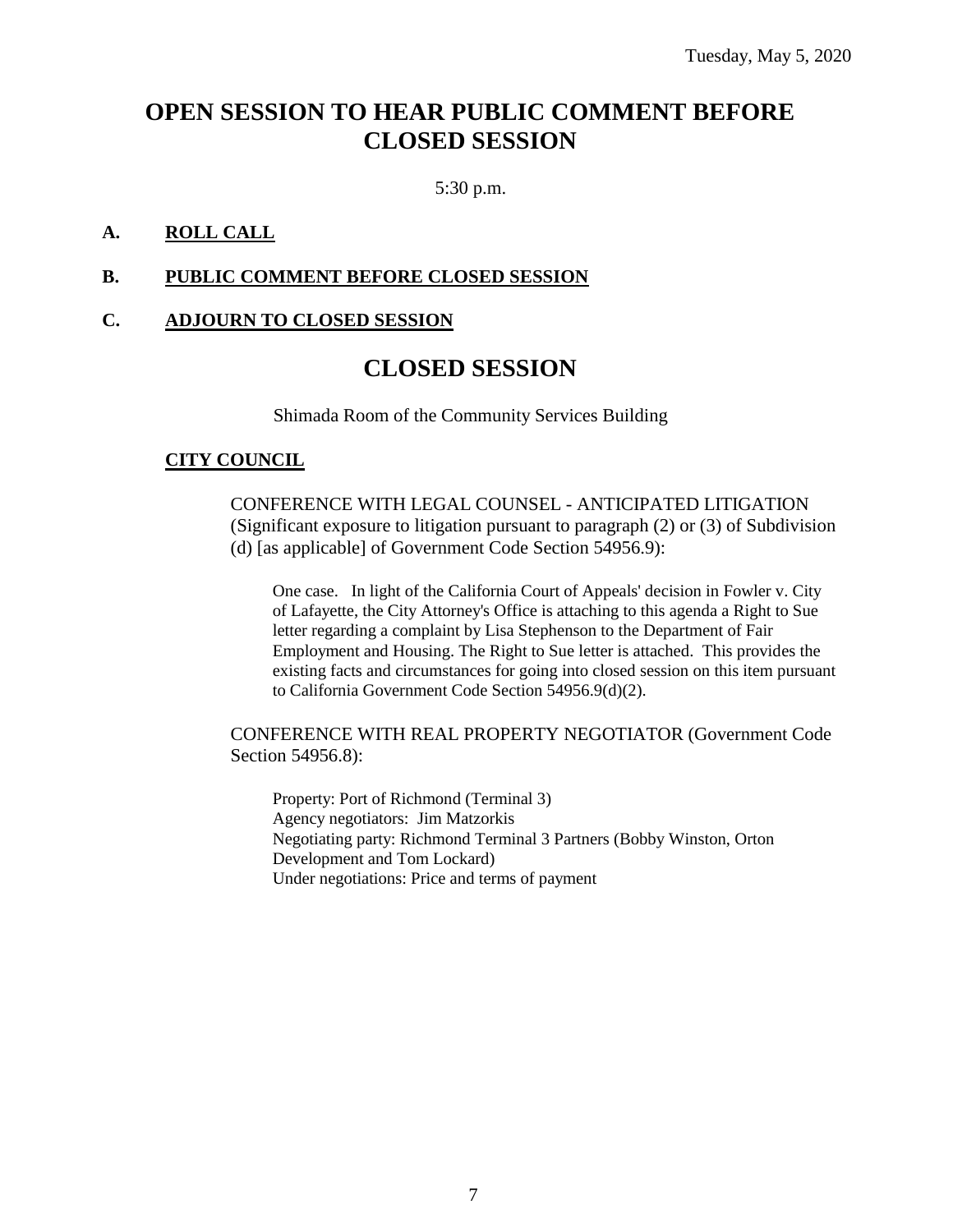# **REGULAR MEETING OF THE RICHMOND HOUSING AUTHORITY**

6:25 p.m.

# **A. ROLL CALL**

- **B. STATEMENT OF CONFLICT OF INTEREST**
- **C. REPORT FROM THE EXECUTIVE DIRECTOR**
- **D. OPEN FORUM FOR PUBLIC COMMENT**

# **E. AGENDA REVIEW**

# **F. HOUSING AUTHORITY CONSENT CALENDAR**

- **F-1.** ADOPT a resolution approving a contract with Universal Protection Service for security services provided at Nevin Plaza and Hacienda, for a total amount not to exceed \$87,080 - Richmond Housing Authority (Nannette J. Beacham 621- 1300).
- **F-2.** ADOPT a resolution approving a contract amendment with David Paul Rosen & Associates to assist the Richmond Housing Authority in asset repositioning efforts of the public housing portfolio, in the amount of \$92,300 for Fiscal Year 19-20 and \$151,300 for Fiscal Year 20-21, for a new total not to exceed the amount of \$393,600 ending June 30, 2021 - Richmond Housing Authority (Nannette Beacham/Shasa Curl 621-1309).
- **F-3.** ADOPT a resolution authorizing a contract amendment with Express Professionals for as-needed staffing services to support unit turn over activities in an amount of \$150,000, for a new total not to exceed amount of \$300,000 and extending the term to June 30, 2021 – Richmond Housing Authority (Nannette Beacham/Sharrone Taylor 621-1300).
- **F-4.** APPROVE the minutes of the special April 21, 2020, Richmond Housing Authority Meeting - City Clerk's Office (Pamela Christian 620-6513).

# **G. ADJOURNMENT**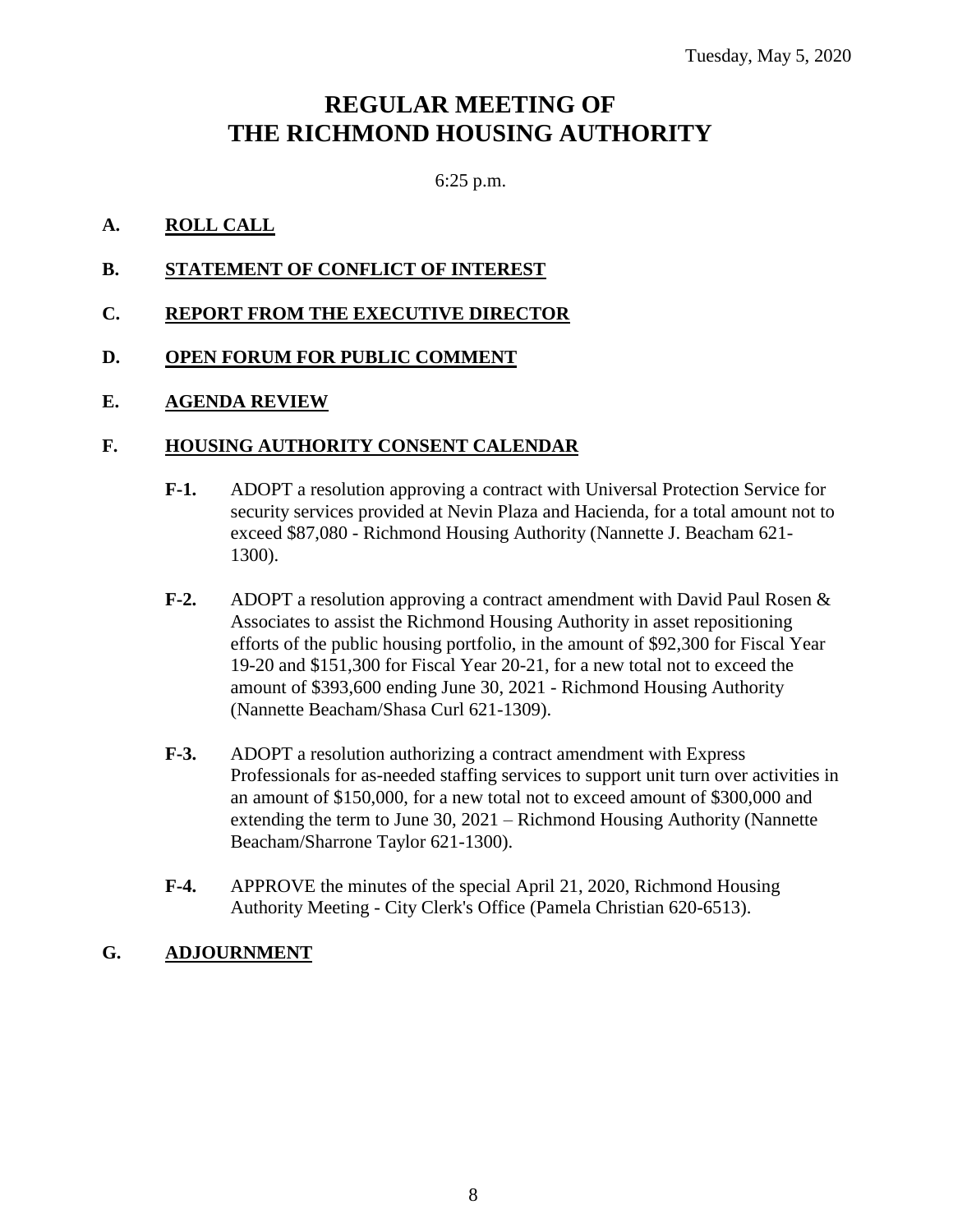# **REGULAR MEETING OF THE RICHMOND CITY COUNCIL**

6:30 p.m.

# **A. ROLL CALL**

# **B. STATEMENT OF CONFLICT OF INTEREST**

**C. AGENDA REVIEW**

# **D. REPORT FROM THE CITY ATTORNEY OF FINAL DECISIONS MADE DURING CLOSED SESSION**

# **E. REPORT FROM THE CITY MANAGER**

# **F. OPEN FORUM FOR PUBLIC COMMENT**

# **G. CITY COUNCIL CONSENT CALENDAR**

- **G-1.** APPROVE an agreement with Magdave Associates to remove an old unit and support placing a portable building at the Port Potrero Marine Terminal for a total value of \$39,000 - Port Department (Jim Matzorkis 215-4600).
- **G-2.** ADOPT a resolution approving the Engineer's Report for Fiscal Year 2020-2021 for the Hilltop Landscape Maintenance District ("HLMD"), declaring the Council's intention to increase the annual assessment in the HLMD, and announcing a public hearing about the proposed increased assessment on June 2, 2020, at 6:30 PM in the City Council Chambers at 440 Civic Center Plaza in the City of Richmond - Public Works Department (Yader A. Bermudez 774-6300).
- **G-3.** ADOPT a resolution approving the Engineer's Report for Fiscal Year 2020-2021 for the Marina Bay Landscaping and Lighting Maintenance District, declaring the Council's intention to increase the annual assessment in the Marina Bay Landscaping and Lighting Maintenance District, and announcing a public hearing about the proposed increased assessment on June 2, 2020, at 6:30 PM in City Council Chambers at 440 Civic Center Plaza in the City of Richmond - Public Works Department (Yader A. Bermudez 774-6300).
- **G-4.** ADOPT a resolution to appropriate and authorize the use of the Park Impact Fee fund balance in an amount not to exceed \$60,017.21 for improvement costs, which exceeded the original scope of work for Martin Luther King, Jr. Park improvements; APPROVE a contract with The Trust for Public Land (TPL) in an amount not to exceed \$51,641.21; and APPROVE a contract with Landscape Structure, Inc. (LSA) in an amount not to exceed \$8,376 - Public Works Department (Yader A. Bermudez 774-6300).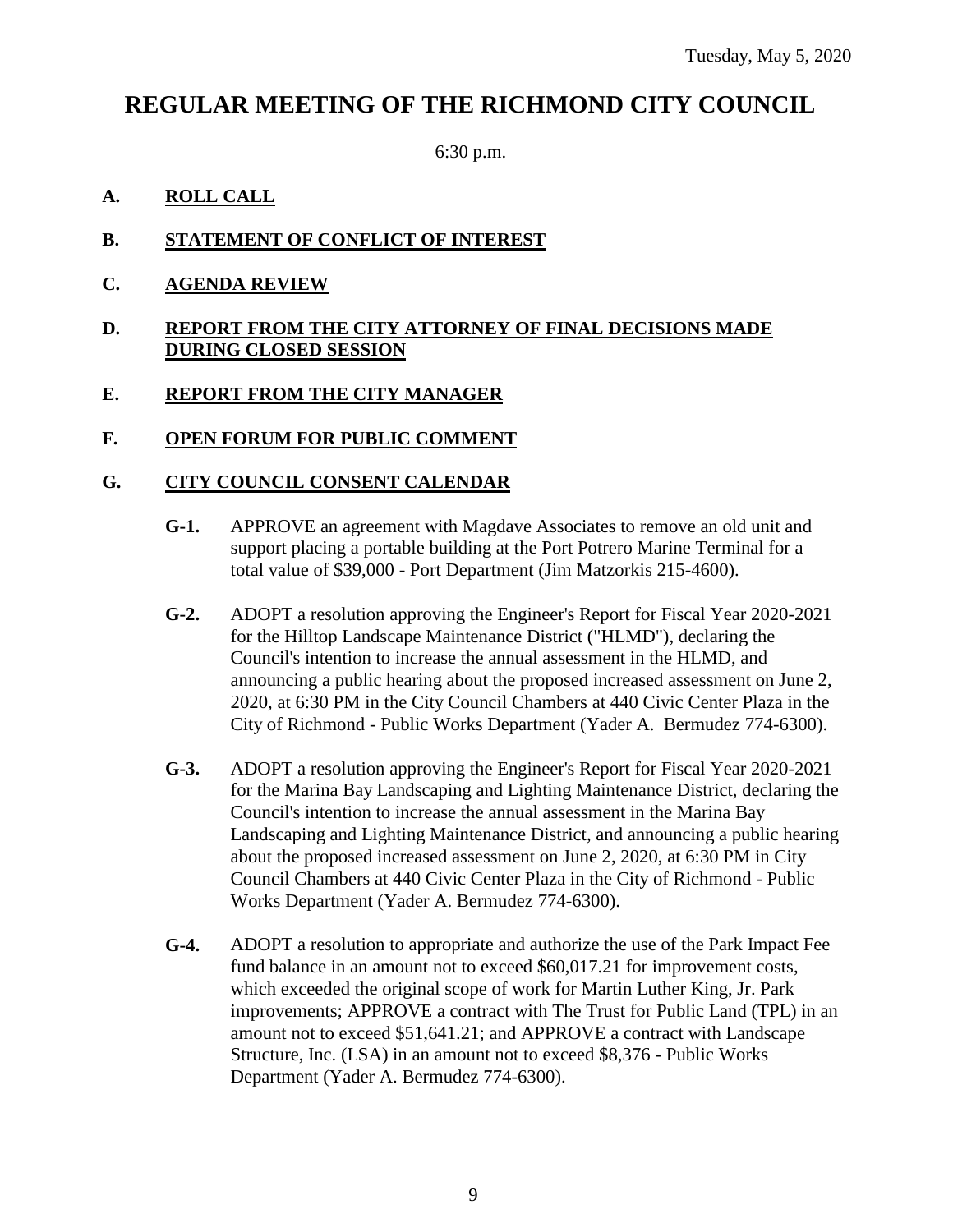- **G-5.** APPROVE a contract with NIAD Art Center to support ongoing arts programs and collaborations in Richmond, in an amount not to exceed \$55,000, for a term beginning February 27, 2020, to February 28, 2021 - City Manager's Office (Laura Snideman 620-6512).
- **G-6.** APPROVE a contract with East Bay Center for the Performing Arts to support ongoing arts programs and collaborations in Richmond in an amount not to exceed \$55,000, for a term beginning February 27, 2020, to February 28, 2021 - City Manager's Office (Shasa Curl 412-2091).
- **G-7.** APPROVE I Heart Richmond Fiscal Year 2019-2020 budget; and APPROPRIATE revenues generated from the solid waste collection Franchise Fee increase of 7.5 percent beginning January 1, 2020 - City Manager's Office (Shasa Curl/Samantha Carr 620-6512).
- **G-8.** APPROVE a purchase from LC ACTION POLICE SUPPLY for tactical safety helmets for the Police Department's SWAT Team in an amount not to exceed \$24,629.32 - Police Department (Interim Chief Bisa French 621-1802).
- **G-9.** APPROVE a one-time purchase from Pacific Fitness Products LLC. for the police department's gym in an amount not to exceed \$27,224.59 - Police Department (Interim Chief Bisa French 621-1802).
- **G-10.** RECEIVE the City's Investment and Cash Balance Report for the month of March 2020 – Finance Department (Belinda Brown/Delmy Cuellar 620-6740).
- **G-11.** APPROVE an amendment to the contract with Alliance Graphics, Inc. to provide graphic art services and promotional products for the RichmondBUILD Academy and RichmondWORKS Workforce Development Programs. The contract term will be extended through June 30, 2022. The contract amount will be increased by \$12,000 for a total contract amount not to exceed \$20,000 - Library and Community Services Department (Sal Vaca/Rosemary Viramontes 307-8023).
- **G-12.** ADOPT a resolution in support of medical collaboration between the United States and Cuba during the COVID-19 crisis and join the Richmond-Regla, Cuba Friendship Committee in urging the lifting of restrictions on Cuban medical expertise in order to be unified during this pandemic - Councilmember Eduardo Martinez (620-6593).
- **G-13.** APPROVE a purchase from LC Action Police Supply for tactical safety helmets for the Police Department's SWAT Team in an amount not to exceed \$24,629.32 - Police Department (Interim Chief Bisa French 621-1802).
- **G-14.** INTRODUCE an ordinance (first reading) to establish the wages, salaries, and compensation for the new Industrial Building Inspector classification (Salary Range No. 060G \$8,154 - \$9,864) - Human Resources Management Department (Allison Picard/Kate Soiseth 620-6600). **This item was continued from the April 21, 2020, meeting.**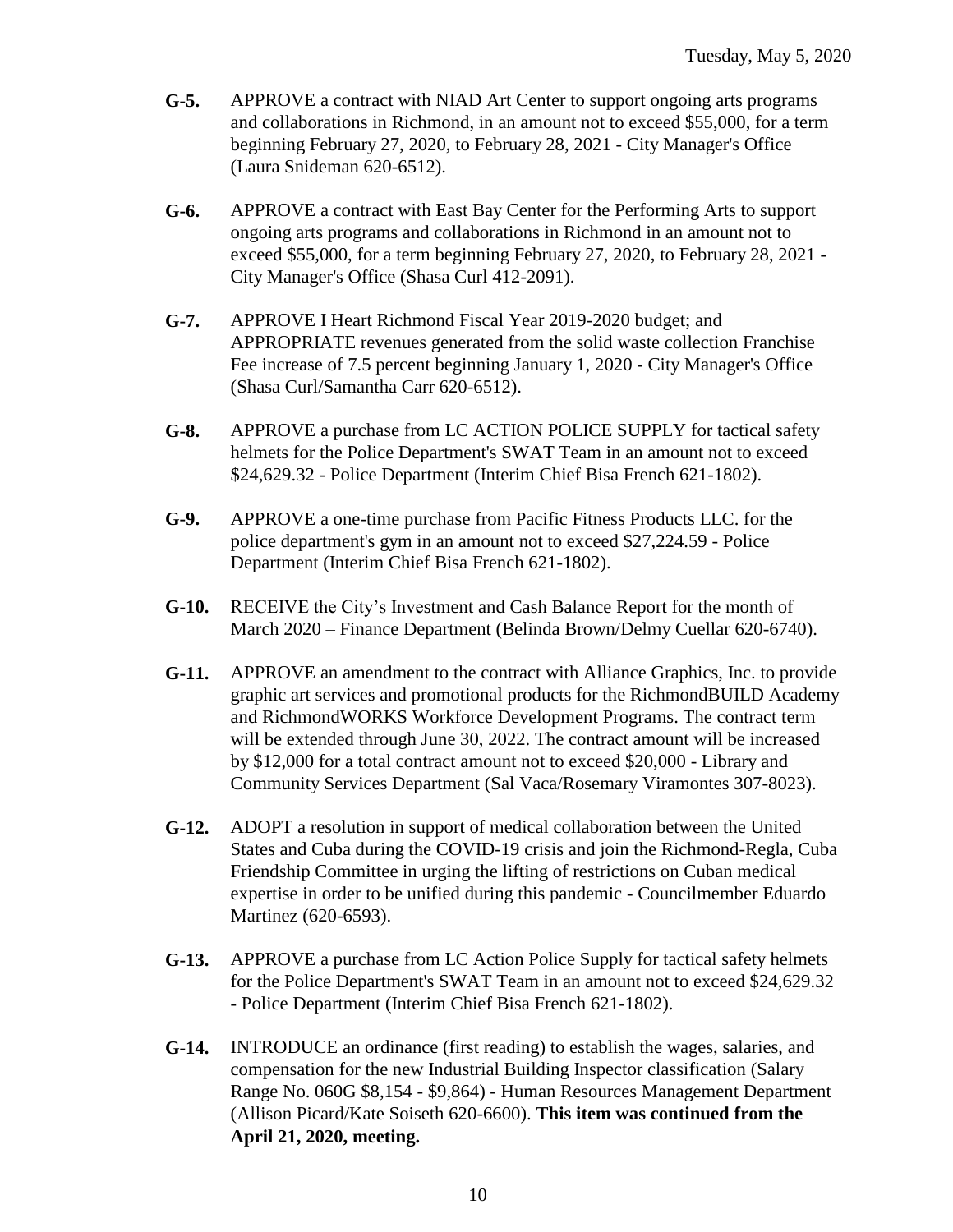- **G-15.** ADOPT a resolution amending the City of Richmond's Position Classification Plan to add the new classification of Deputy Building Official - Human Resources Management Department (Allison Picard/Veronica Duarte de Castro 620-6600).**This item was continued from the April 21, 2020, meeting.**
- **G-16.** INTRODUCE an ordinance (first reading) to establish wages, salaries and compensation for the new classification specification for Deputy Building Official (Salary Range No.073 \$8,978 - \$10,890/month) - Human Resources Management Department (Allison Picard/Veronica Duarte de Castro 620-6600). **This item was continued from the April 21, 2020, meeting.**
- **G-17.** ADOPT a resolution amending the City of Richmond's Position Classification Plan to add the new Police Records and Property Manager classification and abolish the Police Records Supervisor classification - Human Resources Department (Allison Picard/Donna Newton 620-6600). **This item was continued from the April 21, 2020, meeting.**
- **G-18.** INTRODUCE an ordinance (first reading) to establish wages, salary, and compensation for the new Police Records and Property Manager classification (Salary Range No. 070D \$9,535 - \$11,532/month) - Human Resources Management Department (Allison Picard/Donna Newton 620-6600). **This item was continued from the April 21, 2020, meeting.**
- **G-19.** ADOPT a resolution in support of Assembly Bill 1851 (Wicks) which, if passed and signed into law, will allow for the elimination of residential parking requirements on faith-based properties for qualifying housing development projects - Office of the Mayor (Tom Butt 620-6503).
- **G-20.** AUTHORIZE the city manager to negotiate and execute contracts totaling no more than \$50,000; and APPROPRIATE funds in an amount not to exceed \$50,000, to be used to hire qualified consultants, political strategists, community organizing or civic engagement management firms, for the polling and engagement needed to inform the public concerning revenue generating ballot measures as early as the November 2020 election - City Manager's Office, Economic Development (Shasa Curl/Antonio Banuelos 620-6741).
- **G-21.** ADOPT a resolution ratifying the Director of Emergency Service's Second Supplemental Order adding protections for commercial properties for evictions and placing a moratorium on residential rent increases while this Order is in effect or until a date determined by the Director of Emergency Services - Community Development (Lina Velasco 620-6841).
- **G-22.** APPROVE a short-term contract with Russ Branson Consulting to provide financial consulting services through July 31, 2020, in an amount not to exceed \$24,760 - Finance Department (Belinda Brown 620-6740/Markisha Guillory 620-5434).